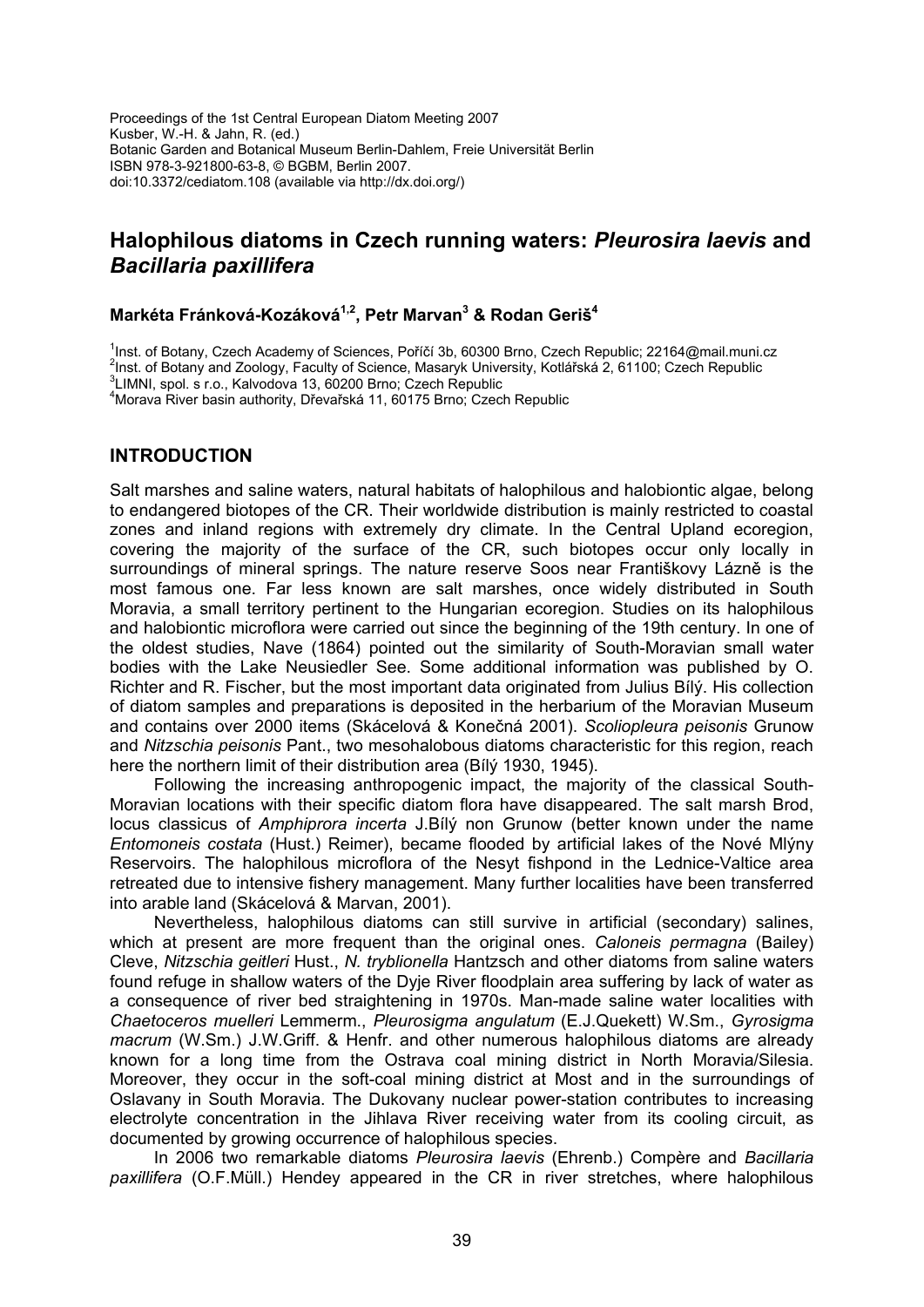diatoms do not normally occur. Well developed population of the first named species occupied bottom of the Bílina River (left-side tributary of Labe/Elbe); this is its first record for the CR. *Bacillaria paxillifera* was found in Ostravice and Odra/Oder Rivers (i.e. in one of the above mentioned territories affected by man-made salinisation), but, at the same time, in several localities in the Labe/Elbe River and its tributary Jizera River (see Fig. 1). In the CR, *Bacillaria* was observed for the last time in 1955.

## **MATERIAL & METHODS**

Analyses of phytobentos samples are part of surveillance monitoring of rivers supported by the Ministry of Environment (concerning sampling localities see Fig. 1). Diatoms were studied in both live preparations (surveyed not later than 48 hours from sampling) and Pleurax mounts, using light microscope Nikon Eclipse E400. At the same time length and width of frustules was measured using software for picture analysis NIS-Elements D 2.3.



**Fig. 1.** Localities of *Bacillaria paxillifera* (triangles – new localities, circles – old localities) and *Pleurosira laevis*  (square) in the Czech Republic.

## **RESULTS**

### *Bacillaria paxillifera* **(O.F.Müll.) Hendey**

Main synonyms: *Bacillaria paradoxa* Gmelin 1791, *Nitzschia paradoxa* (Gmelin) Grunow in Cleve & Grunow 1880.

### **Morphological description of Czech populations**

Morphology agrees with usual description as to cell form and structure. Nevertheless in samples from the Rivers Labe and Ostravice only smaller cells were observed while the population from Odra is composed of cells of two different sizes (see Fig. 2). The cell length distribution in Fig. 3 with two to three peaks might point at cryptic taxa which can only be differentiated by SEM (compare Jahn & Schmid 2007). The width of the valves varies in rather narrow limits for both shorter and longer cells.

#### **Ecology and distribution**

A benthic (but also planktic) species, cosmopolitan, occurring mainly in standing waters, but reported also from rivers (Hanoi region, Vietnam; Victoria, Australia) and canals (Ashar canal, Iraq); prefers brackish water – Blankenberghe, Ostend, Antwerp, England, Ireland, Japan, California, mainly in regions at a sea shore and in waters with high content of electrolytes in inland as for example Neusiedler lake or less often also in freshwater with more or less average content of electrolytes. (This is the case of its occurrence in the Jizera and Labe-Elbe River.)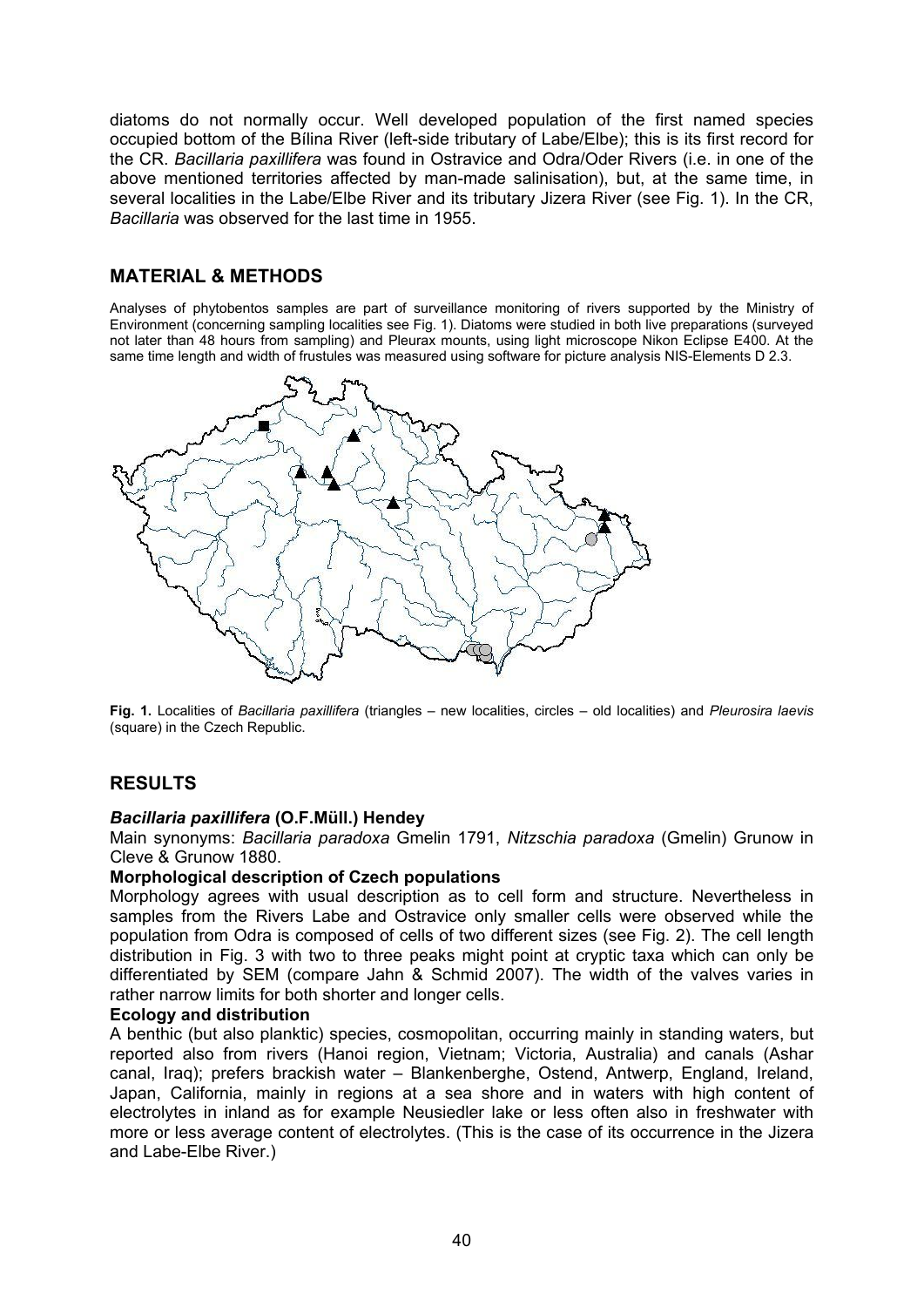

**Fig. 2.** *Bacillaria paxillifera,* relation between valvar length and width (black squares - Labe, white triangles – Ostravice, grey squares – Odra).



**Fig. 3.** *Bacillaria paxillifera,* distribution of valvar lengths.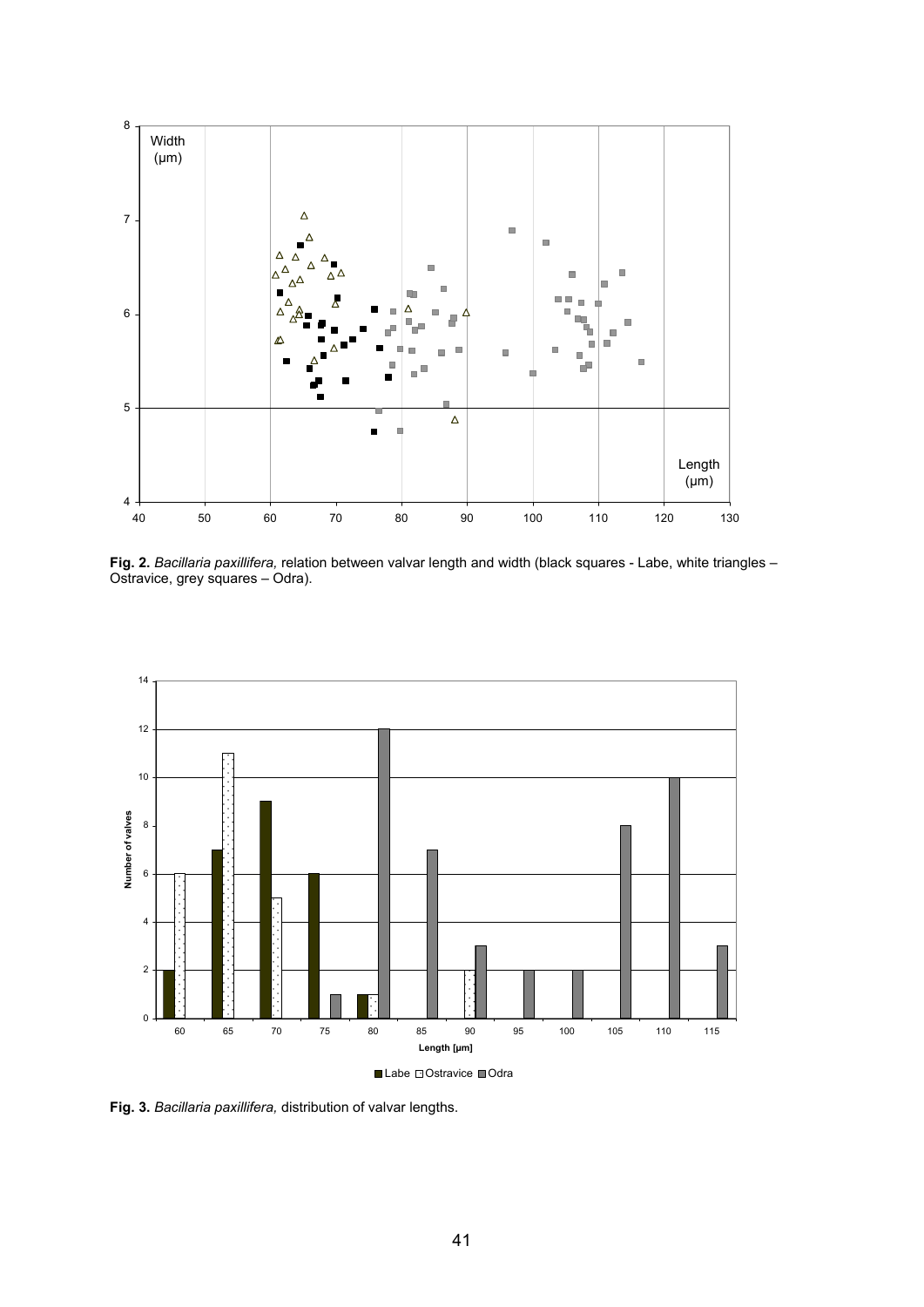**Occurrence in the CR in past:** Moravian part of Hungarian Ecoregion (Lednice, especially the Nesyt fishpond near Mikulov, but also the Dyje River), living mainly among other algae associated with aquatic macrophytes, but for the last time found there in 1955 (Heteša, Marvan, in litt.). Retreat of this species, probably not tolerating too high degree of eutrophication, in the Nesyt could partly be related to intensification of fishery management. [Nevertheless, according to O. Skácelová (pers. comm.) this species appeared once again in this region, namely in the wetland locality Pastvisko at Lednice, and was at the same time found in several near-by localities in Marchfeld, Austria.] - Known also from fishponds in surroundings of Ostrava (Northern Moravia; Fott & Komárek 1960).

**New localities in the CR**: the Labe River - Obříství (02 August 2006), Valy (30 October 2006) and Lysá (24 October 2006), the Jizera River - Příšovice (25 October 2006) and Předměřice (02 November 2006), the Ostravice River - Ostrava 3 (25 October 2006) and the Odra River - Bohumín (25 October 2006), here together with several further halophilous diatoms).

#### *Pleurosira laevis* **(Ehrenb.) Compère f.** *laevis*

Main synonyms: *Biddulphia laevis* Ehrenb. 1843, *Odontella laevis* (Ehrenb.) Kütz. 1849. **Morphological description of Czech population:** 

Cells with intensively dark brown chloroplasts, mostly in central stellate arrangement (see Fig. 4 a). joint by edges in zig-zag chains. Valves 42–74 µm long and 38–64 µm wide (both proportions of smaller size compared with data in Krammer & Lange-Bertalot 1991), length/width ratio varies from 1.06 in shorter valves up to 1.24 in longer cells (see Fig. 5), the structure is formed by unequally long radial rows of areolae in the density of 14/10 μm, number of areolae in a row 15–16/10 μm, mostly present one or two rimoportulae, ocelli do not lie exactly opposite to each other, so that the valves appear to be slightly asymmetrical (Fig. 4 b, c), present also frustule spines



**Fig. 4.** *Pleurosira laevis* from the River Bílina : a cells, b, c frustules of different Lg/Lt ratio.

#### **Ecology and distribution**

in contradistinction to most centric diatoms a typical benthic species with cosmopolitan distribution, known from eutrophic fresh and brackish waters but mainly near to the coast (in river estuaries) with average to high electrolyte content; according to Hustedt (1927-30) also on wet rock surfaces. Found mainly in warm and tropic waters, known also form Holocene sediments (Argentina, Egypt).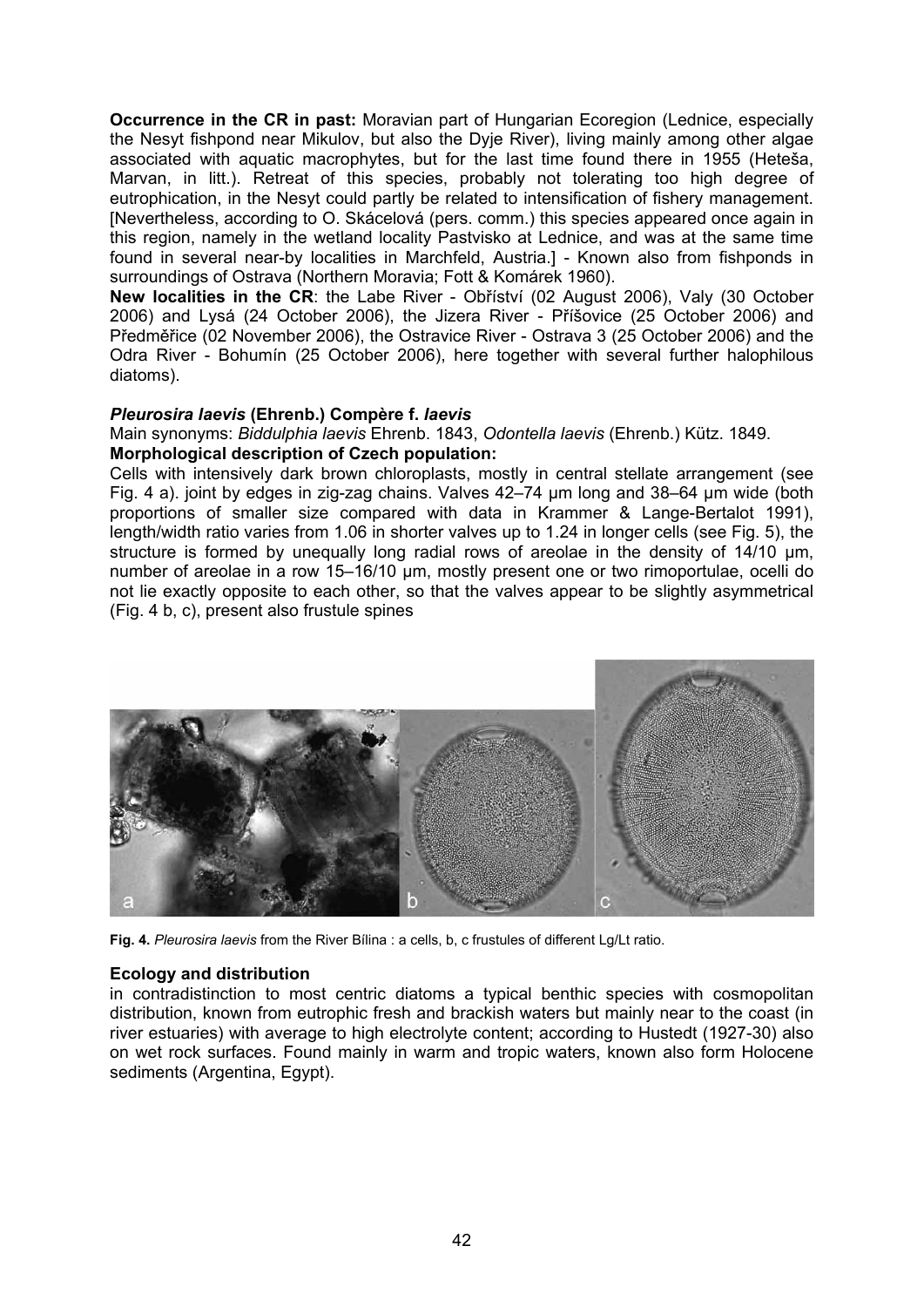

**Fig. 5.** *Pleurosira laevis,* relation between valvar length and width.

#### **Occurrence in the Czech Republic in past**: not known

**New locality in the CR:** the Bílina River above confluence with Labe/Elbe (01 August 2006), in water with elevated concentration of electrolytes (average conductivity in 2006 about 900  $\mu$ S·cm<sup>-1</sup>) from mineral springs and mining activities, but not accompanied there by any other pronouncedly halophilous diatom!

## **DISCUSSION**

The way of transportation of these algae can be epizoochoric (on animal body surface) or ergastochoric (on a boat). In the Labe River both these ways are possible or can be combined. In the case of *Pleurosira*, introduction could be mediated by salmons in connection with the project of salmon re-introduction in the Labe River basin (Jan Švanyga, pers. comm.).

In the case of *Bacillaria paxillifera* and its occurrence in the Ostrava coal mining district, man-made salinisation is causing a significant deviation from a natural ecological status, apparently supporting the introduction of invasive cells into the river ecosystem.

An evaluation system based on similar principles as Ziemann's halobic index (1999), parallel to saprobic and/or trophic level evaluation, has been recently developed for use as a part of the Water Framework Directive implementation in the CR.

## **OUTLOOK**

The occurrence of organisms commonly accepted as halophilous do not necessarily document an increase of salinity. The bloom of *Actinocyclus normanii* (W.Greg. ex Grev.) Hust. affected probably all European large rivers several decades ago. (Geissler et al. 2006; Kiss et al. 1990). Its short-term invasion in the CR finished without leaving traces (disregarding empty valves still found in phytobentos samples); but it is well established in Berlin rivers and lakes (R.Jahn, pers. comm.). Concerning the above studied taxa, the question might be asked: do we have here a beginning of a similar case of invasion of an